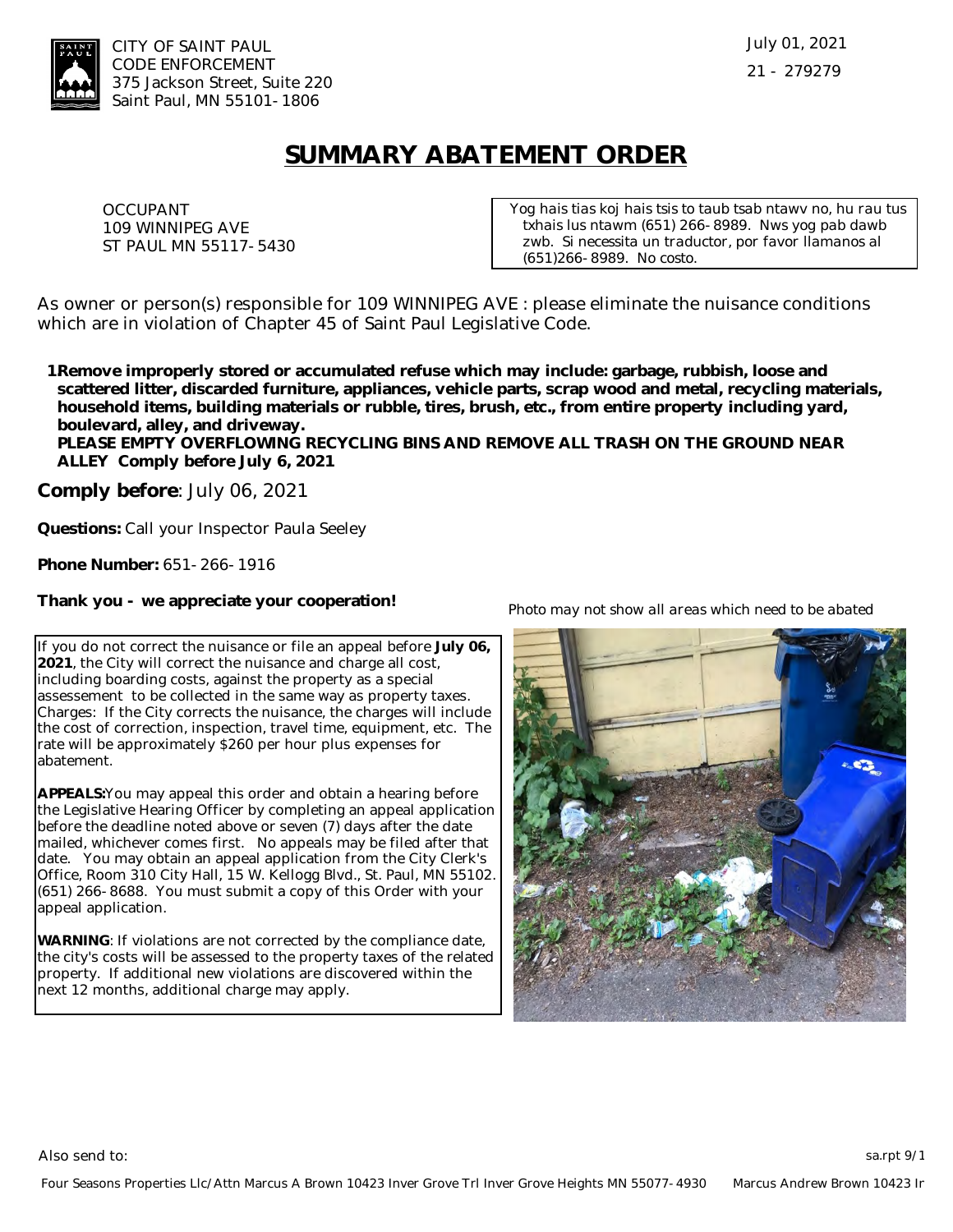

## **SUMMARY ABATEMENT ORDER**

MARCUS ANDREW BROWN 10423 INVER GROVE TRL INVER GROVE HEIGHTS MN 55077-4030 *Yog hais tias koj hais tsis to taub tsab ntawv no, hu rau tus txhais lus ntawm (651) 266-8989. Nws yog pab dawb zwb. Si necessita un traductor, por favor llamanos al (651)266-8989. No costo.*

As owner or person(s) responsible for 109 WINNIPEG AVE : please eliminate the nuisance conditions which are in violation of Chapter 45 of Saint Paul Legislative Code.

**Remove improperly stored or accumulated refuse which may include: garbage, rubbish, loose and 1.scattered litter, discarded furniture, appliances, vehicle parts, scrap wood and metal, recycling materials, household items, building materials or rubble, tires, brush, etc., from entire property including yard, boulevard, alley, and driveway.** 

**PLEASE EMPTY OVERFLOWING RECYCLING BINS AND REMOVE ALL TRASH ON THE GROUND NEAR ALLEY Comply before July 6, 2021**

**Comply before**: July 06, 2021

**Questions:** Call your Inspector Paula Seeley

**Phone Number:** 651-266-1916

**Thank you - we appreciate your cooperation!**

If you do not correct the nuisance or file an appeal before **July 06, 2021**, the City will correct the nuisance and charge all cost, including boarding costs, against the property as a special assessement to be collected in the same way as property taxes. Charges: If the City corrects the nuisance, the charges will include the cost of correction, inspection, travel time, equipment, etc. The rate will be approximately \$260 per hour plus expenses for abatement.

**APPEALS:**You may appeal this order and obtain a hearing before the Legislative Hearing Officer by completing an appeal application before the deadline noted above or seven (7) days after the date mailed, whichever comes first. No appeals may be filed after that date. You may obtain an appeal application from the City Clerk's Office, Room 310 City Hall, 15 W. Kellogg Blvd., St. Paul, MN 55102. (651) 266-8688. You must submit a copy of this Order with your appeal application.

**WARNING**: If violations are not corrected by the compliance date, the city's costs will be assessed to the property taxes of the related property. If additional new violations are discovered within the next 12 months, additional charge may apply.

*Photo may not show all areas which need to be abated*



Also send to: sa.rpt 9/15 and to: sa.rpt 9/15 and to: sa.rpt 9/15 and to: sa.rpt 9/15 and to: sa.rpt 9/15 and to: sa.rpt 9/15 and to: sa.rpt 9/15 and to: sa.rpt 9/15 and to: sa.rpt 9/15 and to: sa.rpt 9/15 and to: sa.rpt 9